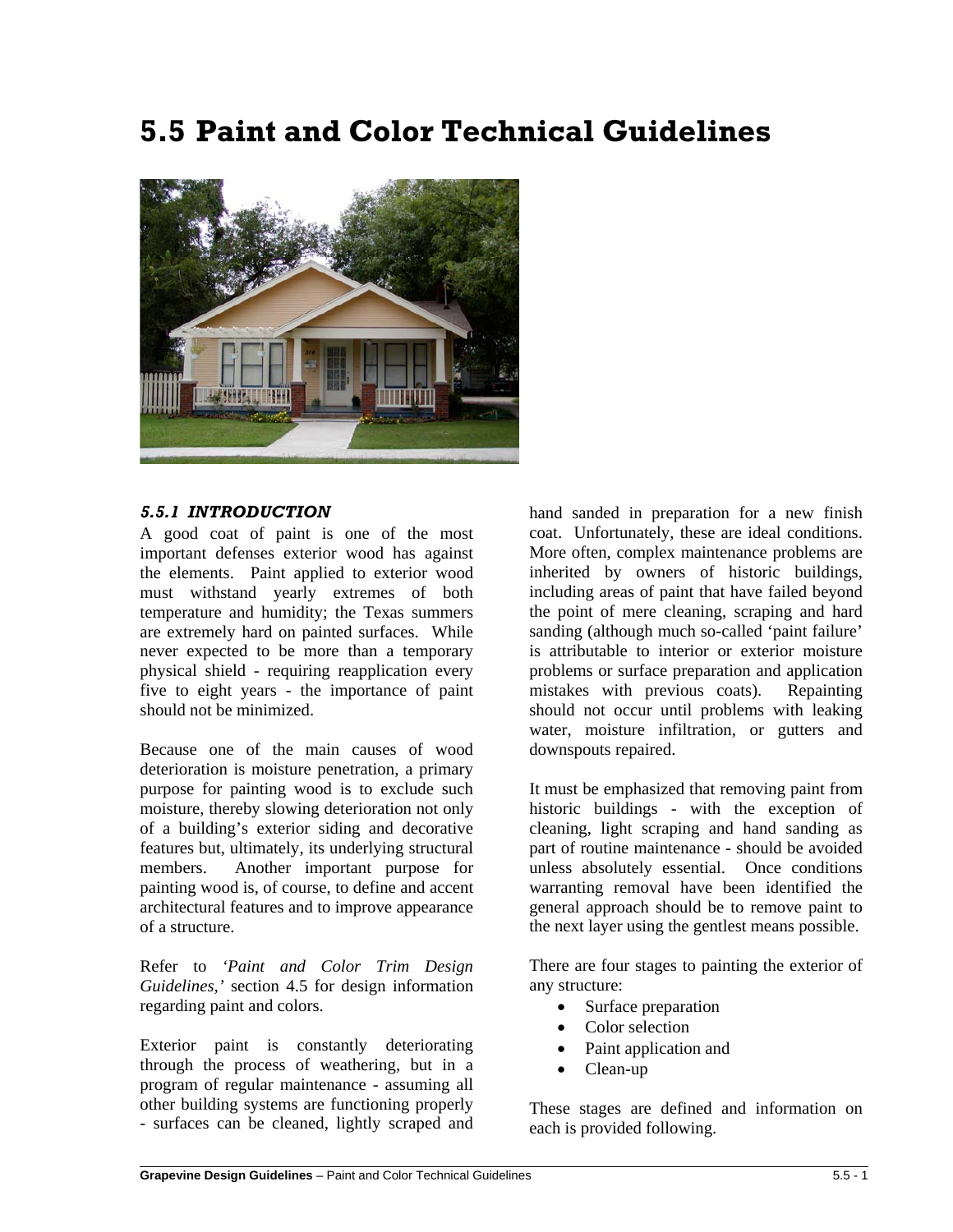Please note that as this section discusses the removal and repainting of exterior finished surfaces, the total removal obliterates evidence of the historical paints and their sequence and architectural context. If removal is necessary, it is recommended that an area of the original paint finish be retained for future reference and access to the history this can provide in the types of paints used at this structure, colors applied over the life of the structure, and other information. Such an area may be located in an area of the building exterior which is not accessible or visible from the street – behind an added element, air conditioner, or located in an enclosure; it is recommended such an area be several square feet in size.

#### *5.5.2 PAINT SURFACE CONDITIONS*

The historic building will undoubtedly exhibit a variety of exterior paint surface conditions. For example, paint on the wood siding and doors may be adhering firmly; paint on the eaves peeling; and paint on the porch balusters and window sills cracking and alligatoring. The accurate identification of each paint problem is therefore the first step in planning an appropriate overall solution.

Paint surface conditions can be grouped according to their relative severity; these classes have been determined by the National Park Service:

- **Class I conditions** include minor blemishes or dirt collection and generally require no paint removal.
- **Class II conditions** include failure of the top layer or layers of paint and generally require limited paint removal, and
- **Class III conditions** include substantial or multiple-layer failure and generally require total paint removal.

**CLASS I** exterior surface conditions generally require no paint removal, and are due to dirt, soot, pollution, mildew, staining, chalking, cobwebs, insect cocoons, etc. accumulating on the painted surface.

 $\overline{a}$ 



#### CLASS I PAINT CONDITION

This **environmental "grime"** or organic matter that tends to cling to painted exterior surfaces and, in particular, protected surfaces such as eaves, do not constitute a paint problem unless painted over rather than removed prior to repainting. If not removed, the surface deposits can be a barrier to proper adhesion and cause peeling.

The treatment for this grime is to loosen these materials by a strong, direct stream of water from the nozzle of a garden hose. Stubborn dirt and soot will need to be scrubbed off using l/2 cup of household detergent in a gallon of water with a medium soft bristle brush. The cleaned surface should then be rinsed thoroughly, and permitted to dry before further inspection to determine if repainting is necessary. Quite often, cleaning provides a satisfactory enough result to postpone repainting.

**Mildew** is caused by fungi feeding on nutrients contained in the paint film or on dirt adhering to any surface. Because moisture is the single most important factor in its growth, mildew tends to thrive in areas where dampness and lack of sunshine are problems such as window sills, under eaves, around gutters and downspouts, on the north side of buildings, or in shaded areas near shrubbery. It may sometimes be difficult to distinguish mildew from dirt, but there is a simple test to differentiate: if a drop of household bleach is placed on the suspected surface, mildew will immediately turn white whereas dirt will continue to look like dirt.

Because mildew can only exist in shady, warm, moist areas, treatment must pay attention to altering the environment that is conducive to fungal growth. Trees may need to be pruned back to allow sunlight to strike the building;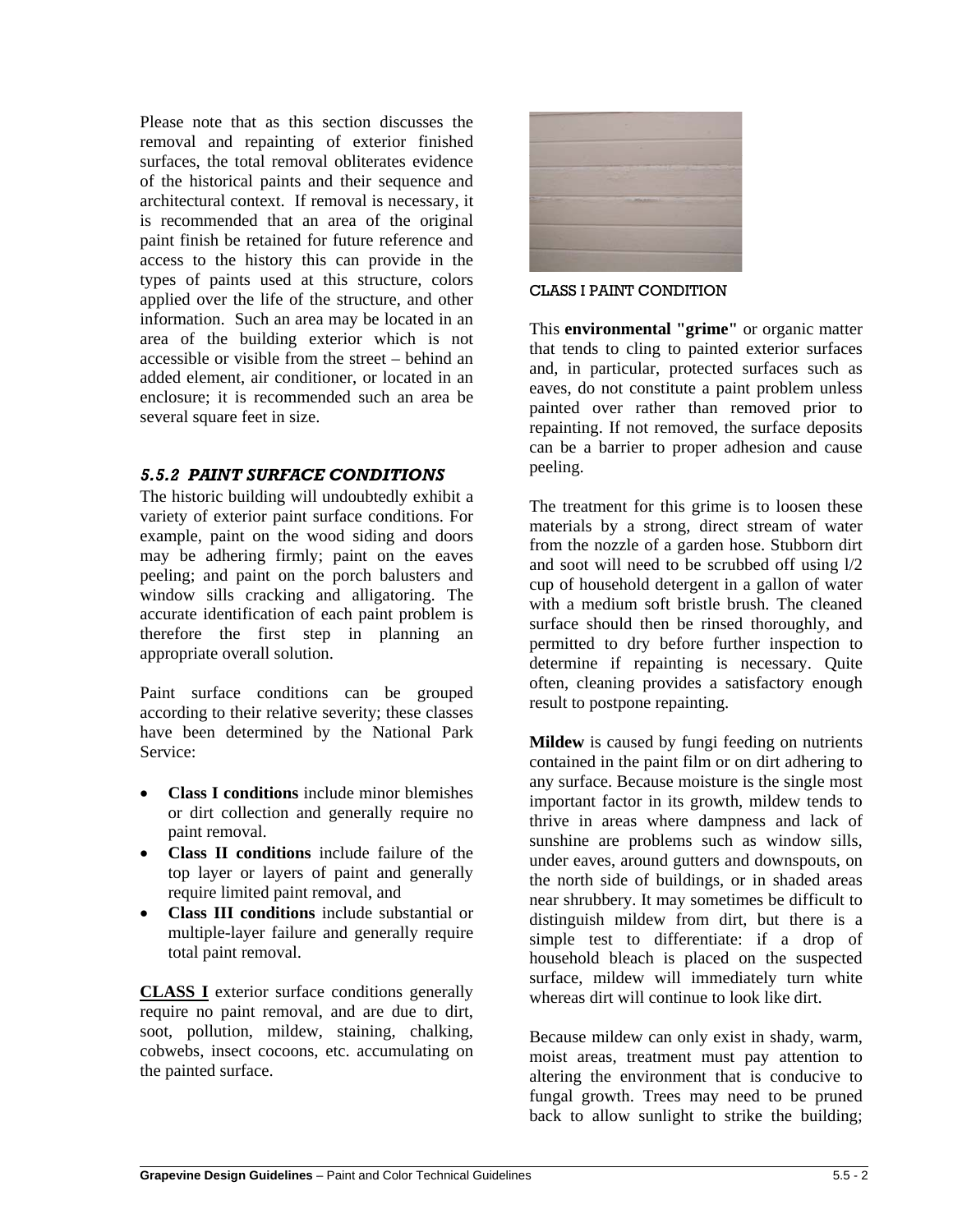rain gutters may be added, or drainage around the base of the building may be altered to provide proper drainage, and solve the underlying problem creating the mildew.

A recommended solution for removing mildew consists of one cup non-ammoniated detergent, one quart household bleach, and one gallon water. When the surface is scrubbed with this solution using a medium soft brush, the mildew should disappear; however, for particularly stubborn spots, an additional quart of bleach may be added. After the area is mildew-free, it should then be rinsed with a direct stream of water from the nozzle of a garden hose, and permitted to dry thoroughly. When repainting, specially formulated "mildew-resistant" primer and finish coats should be used.

**Chalking** - or powdering of the paint surface is caused by the gradual disintegration of the resin in the paint film. In moderation, chalking is the ideal way for a paint to "age," because the chalk, when rinsed by rainwater, carries discoloration and dirt away with it and thus provides an ideal surface for repainting. In excess the chalk can wash down onto a surface of a different color beneath the painted area and cause streaking as well as rapid disintegration of the paint film itself. If a paint contains too much pigment for the amount of binder (as the old white lead carbonate/oil paints often did), excessive chalking can result.

The chalk should be cleaned off with a solution of l/2 cup household detergent to one gallon water, using a medium soft bristle brush. After scrubbing to remove the chalk, the surface should be rinsed with a direct stream of water from the nozzle of a garden hose, allowed to dry thoroughly, (but not long enough for the chalking process to recur) and repainted, using a non-chalking paint.

**Staining** of paint coatings usually results from excess moisture reacting with materials within the wood substrate. There are two common types of staining, neither of which requires paint removal; the most prevalent type of stain is due to the oxidation or rusting of iron nails or metal (iron, steel, or copper) anchorage devices. A second type of stain is caused by a chemical reaction between moisture and natural extractives in certain woods (red cedar or redwood) which results in a surface deposit of colored matter. This is most apt to occur in new replacement wood within the first 10 to 15 years.

For treatment in both cases, the source of the stain should first be located and the moisture problem corrected. When stains are caused by rusting of the heads of nails used to attach shingles or siding to an exterior wall or by rusting or oxidizing iron, steel, or copper anchorage devices adjacent to a painted surface, the metal objects themselves should be hand sanded and coated with a rust-inhibitive primer followed by two finish coats. (Exposed nail heads should ideally be countersunk, spot primed, and the holes filled with a high quality wood filler except where exposure of the nail head was part of the original construction system or the wood is too fragile to withstand the countersinking procedure.)

**CLASS II** Exterior Surface Conditions Generally Requiring Limited Paint Removal.

**Crazing** – a fine, jagged interconnected breaks in the top layer of paint - results when paint that is several layers thick becomes excessively hard and brittle with age and is consequently no longer able to expand and contract with the wood in response to changes in temperature and humidity. As the wood swells, the bond between paint layers is broken and hairline cracks appear. Although somewhat more difficult to detect as opposed to other more obvious paint problems, it is well worth the time to scrutinize all surfaces for crazing. If not corrected, exterior moisture will enter the crazed surface, resulting in further swelling of the wood and, eventually, deep cracking and alligatoring, a more extreme condition which requires total paint removal.

Crazing can be treated by hand or mechanically by sanding the surface, then repainting. Although the hairline cracks may tend to show through the new paint, the surface will be protected against exterior moisture penetration.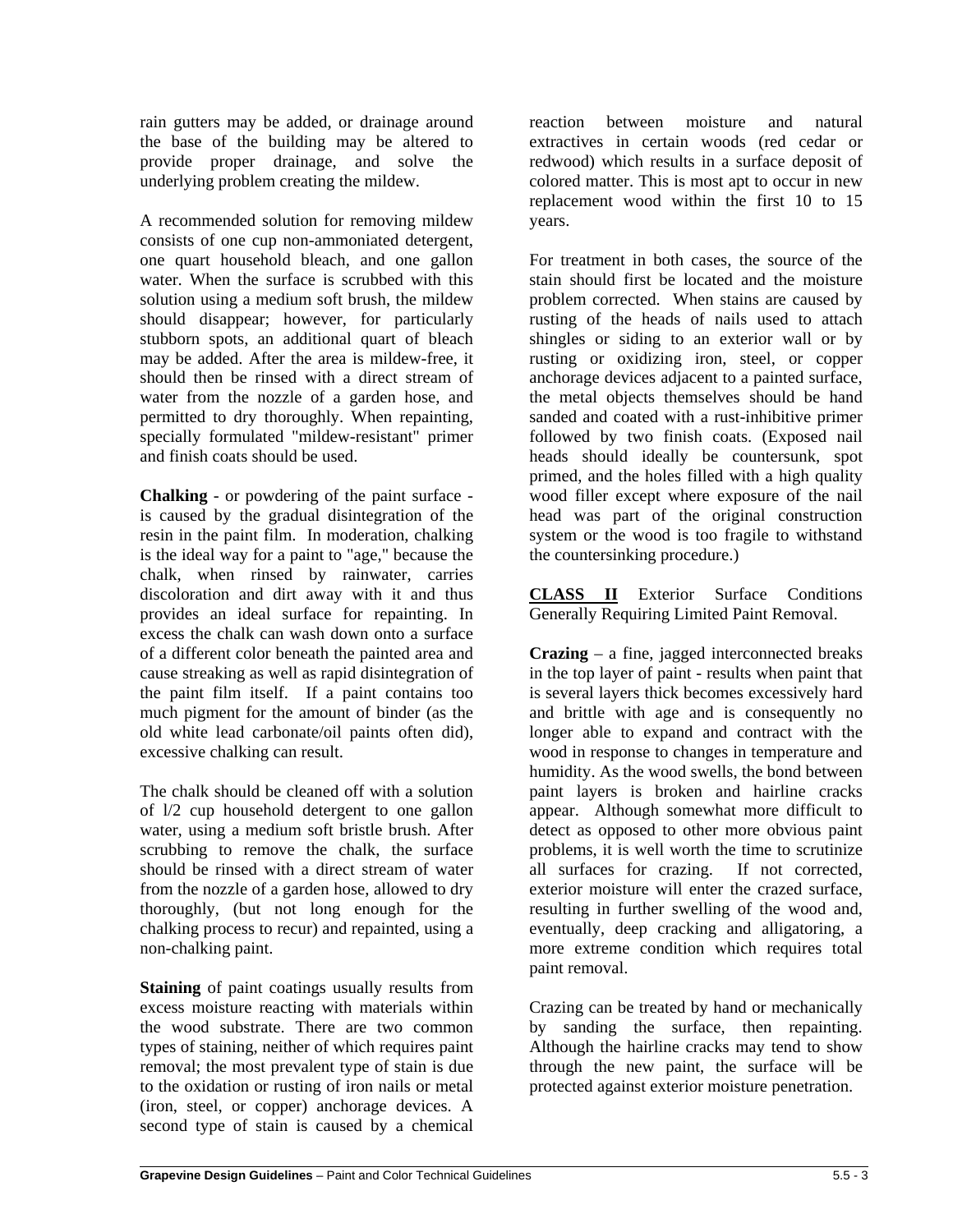

PEELING PAINT

**Intercoat peeling** can be the result of improper surface preparation prior to the last repainting. This most often occurs in protected areas such as eaves and covered porches because these surfaces do not receive a regular rinsing from rainfall, and salts from airborne pollutants thus accumulate on the surface. If not cleaned off, the new paint coat will not adhere properly and that layer will peel.



INTERCOAT PEELING

Another common cause of intercoat peeling is incompatibility between paint types. For example, if oil paint is applied over latex (or water based paint) paint, peeling of the top coat can sometimes result since, upon aging, the oil paint becomes harder and less elastic than the latex paint. If latex paint is applied over old, chalking oil paint, peeling can also occur because the latex paint is unable to penetrate the chalky surface and adhere.

Recommended treatment for peeling due to salts or impurities include washing down the affected thoroughly after scraping, then wiping it dry. Finally, the surface should be hand or mechanically sanded, then repainted.

Where peeling was the result of using incompatible paints, the peeling top coat should be scraped and hand or mechanically sanded. Application of a high quality oil type exterior primer will provide a surface over which either an oil or a latex topcoat can be successfully used.

**Solvent Blistering** is the result of a less common application error and is not caused by moisture, but by the action of ambient heat on paint solvent or thinners in the paint film. If solvent rich paint is applied in direct sunlight, the top surface can dry too quickly and, as a result, solvents become trapped beneath the dried paint film. When the solvent vaporizes, it forces its way through the paint film, resulting in surface blisters. This problem occurs more often with dark colored paints because darker colors absorb more heat than lighter ones. To distinguish between solvent blistering and blistering caused by moisture, a blister should be cut open. If another layer of paint is visible, then solvent blistering is likely the problem whereas if bare wood is revealed, moisture is probably to blame. Solvent blisters are generally small.

Solvent-blistered areas can be scraped, hand or mechanically sanded to the next sound layer, then repainted. In order to prevent blistering of painted surfaces, paint should not be applied in direct sunlight.

**Wrinkling** is another error in application that can easily be avoided; this occurs when the top layer of paint dries before the layer underneath. The top layer of paint actually moves as the paint underneath (a primer, for example) is drying. Specific causes of wrinkling include: applying paint too thick; applying a second coat before the first one dries; inadequate brushing out; and painting in temperatures higher than recommended by the manufacturer.

The wrinkled layer can be removed by scraping followed by hand or mechanical sanding to provide as even a surface as possible, then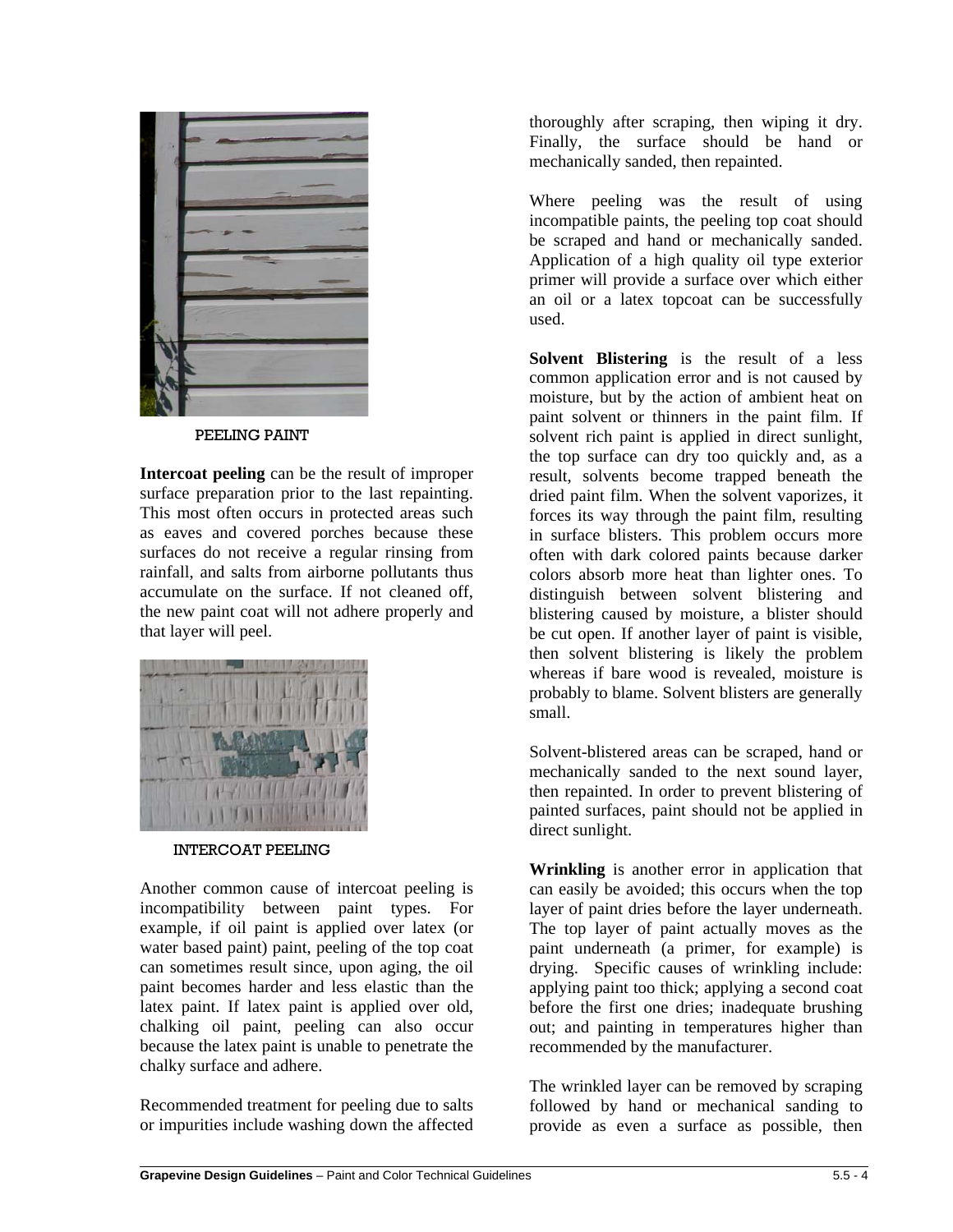repainted following manufacturer's application instructions.

**CLASS III** Exterior Surface Conditions Generally Requiring Total Paint Removal.

If surface conditions are such that the majority of paint will have to be removed prior to repainting, it is suggested that a small sample of intact paint be left in an inconspicuous area either by covering the area with a metal plate, or by marking the area and identifying it in some way. When repainting does take place, the sample should not be painted over; this will enable future investigators to have a record of the building's paint history.

**Peeling** of bare wood is most often caused by excess interior or exterior moisture that collects behind the paint film, thus impairing adhesion. Generally beginning as blisters, cracking and peeling occur as moisture causes the wood to swell, breaking the adhesion of the bottom layer.



PEELING PAINT DUE TO LACK OF MAINTENANCE

 $\overline{a}$ 

There is no sense in repainting before dealing with the moisture problems because new paint will simply fail. Therefore, the first step in treating peeling is to locate and remove the source or sources of the moisture, not only because moisture will jeopardize the protective coating of paint but because, if left unattended, it can ultimately cause permanent damage to the wood. Excess interior moisture should be removed from the building through installation

of exhaust fans and vents. Exterior moisture should be eliminated by correcting the following conditions prior to repainting: faulty flashing; leaking gutters; defective roof shingles; cracks and holes in siding and trim; deteriorated caulking in joints and seams; or shrubbery growing too close to painted wood.

After the moisture problems have been solved, the wood must be permitted to dry out thoroughly. The damaged paint can then be scraped off with a putty knife, hand or mechanically sanded, primed, and repainted.

**Cracking and alligatoring** are advanced stages of crazing. Once the bond between layers has been broken due to intercoat paint failure, exterior moisture is able to penetrate the surface cracks, causing the wood to swell and deeper cracking to take place.

This process continues until cracking, which forms parallel to grain, extends to bare wood. Ultimately, the cracking becomes an overall pattern of horizontal and vertical breaks in the paint layers that looks like reptile skin; hence, "alligatoring." In advanced stages of cracking and alligatoring, the surfaces will also flake badly.



SEVERE CRACKING AND ALLIGATORING PAINT SURFACE, WITH BARE WOOD VISIBLE

If cracking and alligatoring are present only in the top layers they can probably be scraped, hand or mechanically sanded to the next sound layer, then repainted. However, if cracking and/or alligatoring have progressed to bare wood and the paint has begun to flake, the paint will need to be totally removed. Methods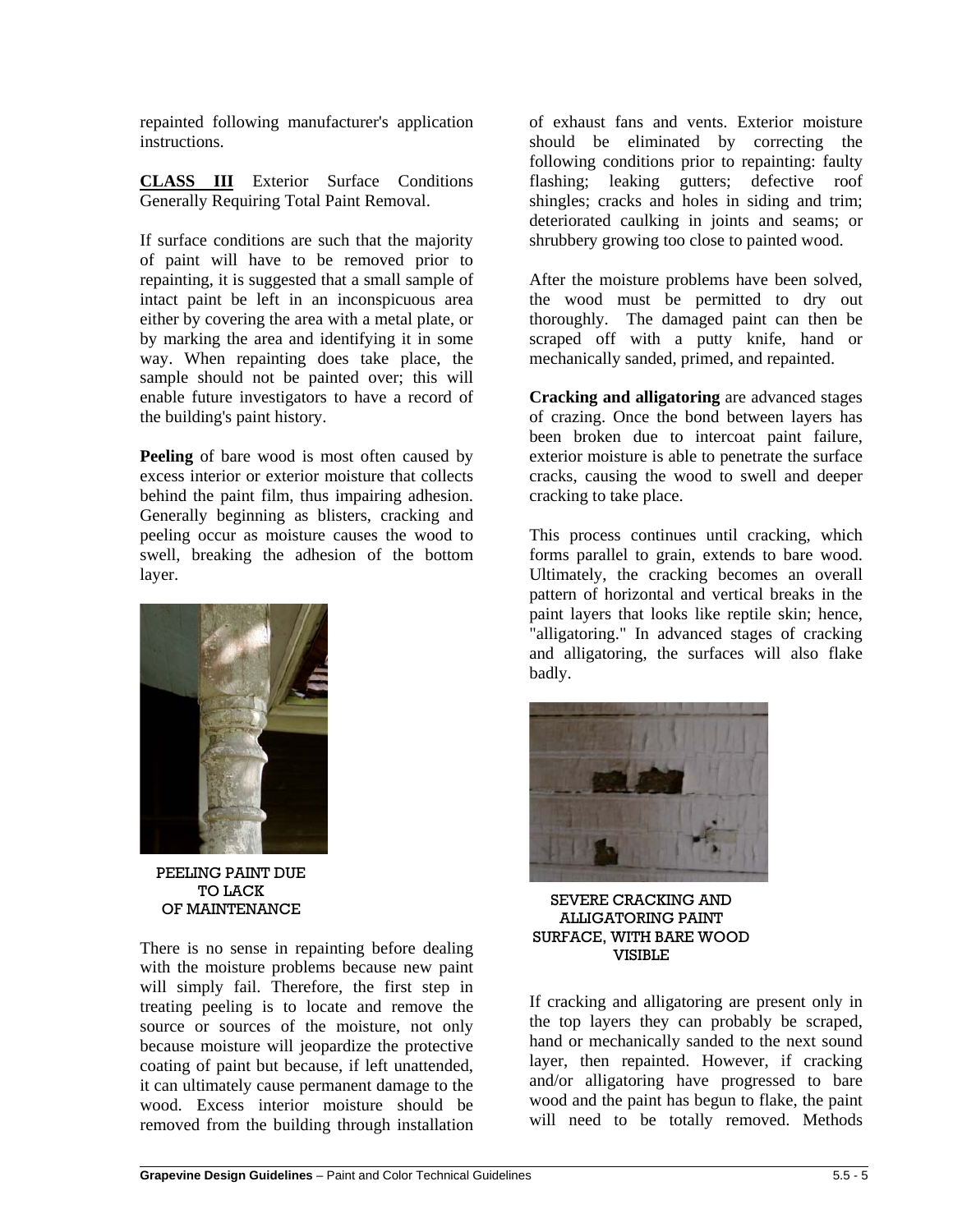include scraping or paint removal with the electric heat plate, electric heat gun, or chemical strippers, depending on the particular area involved. Bare wood should be primed within 48 hours then repainted.

#### *5.5.3 SELECTION OF THE MOST APPROPRIATE/SAFEST METHOD TO REMOVE PAINT*

After having presented the "hierarchy" of exterior paint surface conditions - from a mild condition such as mildewing which simply requires cleaning prior to repainting to serious conditions such as peeling and alligatoring which require total paint removal - one important thought bears repeating: if a paint problem has been identified that warrants either limited or total paint removal, the gentlest method possible for the particular wooden element of the historic building should be selected from the many available methods.

The treatments recommended are those which take three overriding issues into consideration (1) the continued protection and preservation of the historic exterior woodwork; (2) the retention of the sequence of historic paint layers; and (3) the health and safety of those individuals performing the paint removal. By applying these criteria, it will be seen that no paint removal method is without its drawbacks and all recommendations are qualified in varying degrees.

## *5.5.4 PAINT REMOVAL*

 $\overline{a}$ 

Paint may be removed by one of several different methods:

- **Abrasive**  "Abrading" the painted surface by manual and/or mechanical means such as scraping and sanding. Generally used for surface preparation and limited paint removal.
- **Thermal -** Softening and raising the paint layers by applying heat followed by scraping and sanding. Generally used for total paint removal.
- **Chemical** Softening of the paint layers with chemical strippers followed by

scraping and sanding. Generally used for total paint removal.

## *5.5.5 PAINT REMOVAL PRECAUTIONS*

Because paint removal is a difficult and painstaking process, a number of costly, regrettable experiences have occurred - and continue to occur - for both the historic building and the building owner. Historic buildings have been set on fire with blow torches; wood irreversibly scarred by sandblasting or by harsh mechanical devices such as rotary sanders and rotary wire strippers; and layers of historic paint inadvertently and unnecessarily removed. In addition, property owners, using techniques that substitute speed for safety, have been injured by toxic lead vapors or dust from the paint they were trying to remove or by misuse of the paint removers themselves.

#### *5.5.6 ABRASIVE METHODS*

If conditions have been identified that require limited paint removal such as crazing, intercoat peeling, solvent blistering, and wrinkling, scraping and hand sanding should be the first methods employed before using mechanical means. Even in the case of more serious conditions such as peeling - where the damaged paint is weak and already sufficiently loosened from the wood surface - scraping and hand sanding may be all that is needed prior to repainting.

**Manual Abrasive Methods:** Scraping is usually accomplished with either a putty knife or a paint scraper, or both. Putty knives range in width from one to six inches and have a beveled edge. A putty knife is used in a pushing motion going under the paint and working from an area of loose paint toward the edge where the paint is still firmly adhered and, in effect, "beveling" the remaining layers so that as smooth a transition as possible is made between damaged and undamaged areas.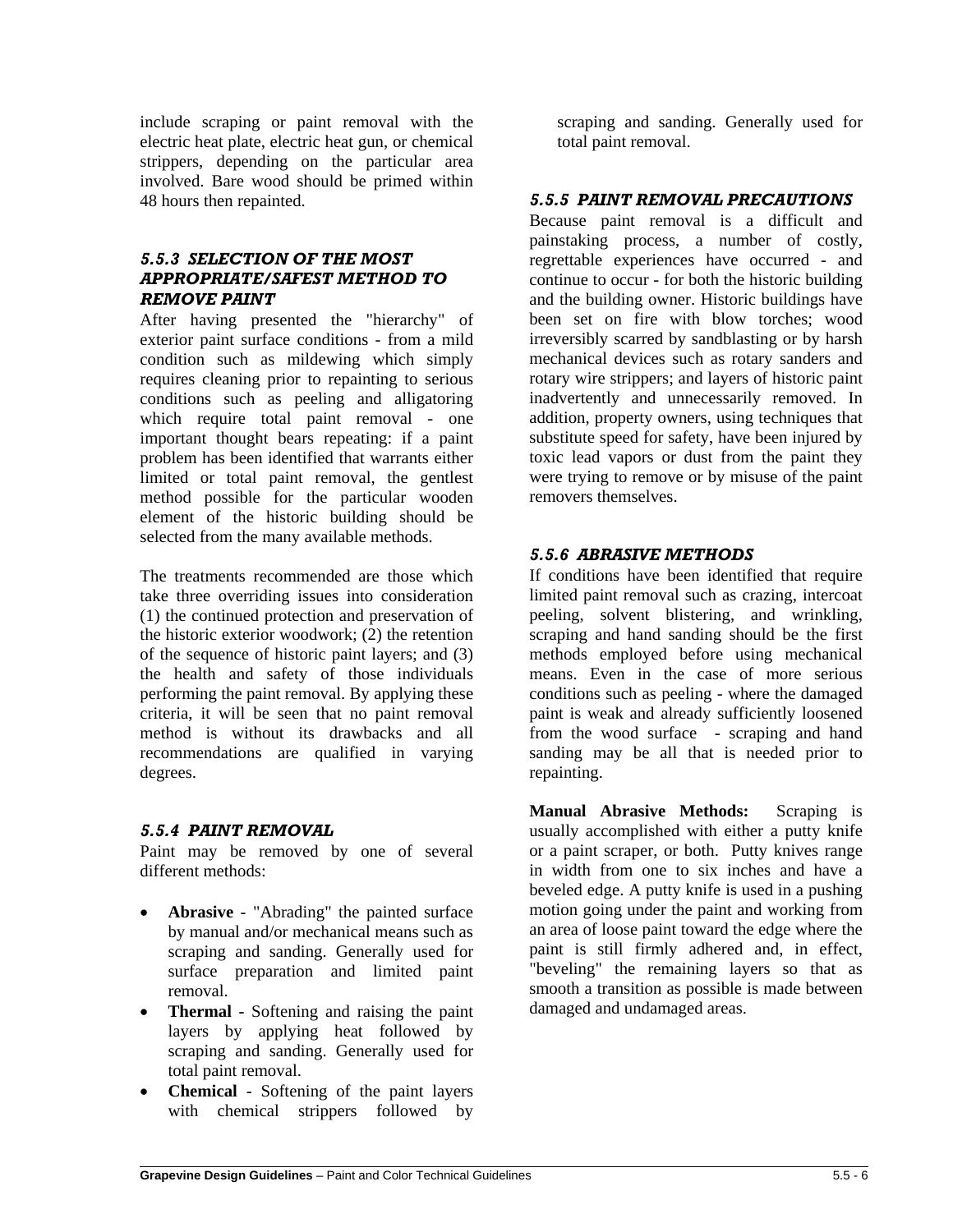

PAINT SCRAPPERS, SANDPAPER AND OTHER TOOLS FOR SCRAPPING PAINT FROM WOOD *(Courtesy of Elliott's Hardware)*

Paint scrapers are commonly available in 1-  $5/16$ ,  $2-1/2$ , and  $3-1/2$  inch widths and have replaceable blades. In addition, profiled scrapers can be made specifically for use on moldings. As opposed to the putty knife, the paint scraper is used in a pulling motion and works by raking the damaged areas of paint away.

The obvious goal in using the putty knife or the paint scraper is to selectively remove the affected layer or layers of paint; however, both of these tools, particularly the paint scraper with its hooked edge, must be used with care to properly prepare the surface and to avoid gouging the wood.

Sandpaper/Sanding Block/Sanding sponge: After manually removing the damaged layer or layers by scraping, the uneven surface will need to be smoothed or "feathered out" prior to repainting. As stated before, hand sanding, as opposed to harsher mechanical sanding, is recommended if the area is relatively limited. A coarse grit, open-coat flint sandpaper - the least expensive kind - is useful for this purpose because, as the sandpaper clogs with paint it must be discarded and this process repeated until all layers adhere uniformly.

Blocks made of wood or hard rubber and covered with sandpaper are useful for handsanding flat surfaces. Sanding sponges rectangular sponges with an abrasive aggregate on their surfaces - are also available for detail work that requires reaching into grooves because the sponge easily conforms to curves and irregular surfaces. All sanding should be done with the grain.



SANDPAPER and SANDING TOOLS FOR SANDING PAINT FROM WOOD *(Courtesy of Elliott's Hardware)*

In all abrasive methods, precautions should be taken against lead dust and eye damage; dispose of lead paint residue properly.

**Mechanical Abrasive Methods:** If hand sanding for purposes of surface preparation has not been productive or if the affected area is too large to consider hand sanding by itself, mechanical abrasive methods, i.e., poweroperated tools may need to be employed; however, it should be noted that the majority of tools available for paint removal can cause damage to fragile wood and must be used with great care.



ORBITAL SANDER w/ SANDPAPER *(Courtesy of Elliott's Hardware)*

Designed as a finishing or smoothing tool - not for the removal of multiple layers of paint - the orbital sander is thus recommended when limited paint removal is required prior to repainting. Because it sands in a small diameter circular motion (some models can also be switched to a back-and-forth vibrating action), this tool is particularly effective for "feathering" areas where paint has first been scraped. The abrasive surface varies from about  $3'' \times 7''$  to  $4''$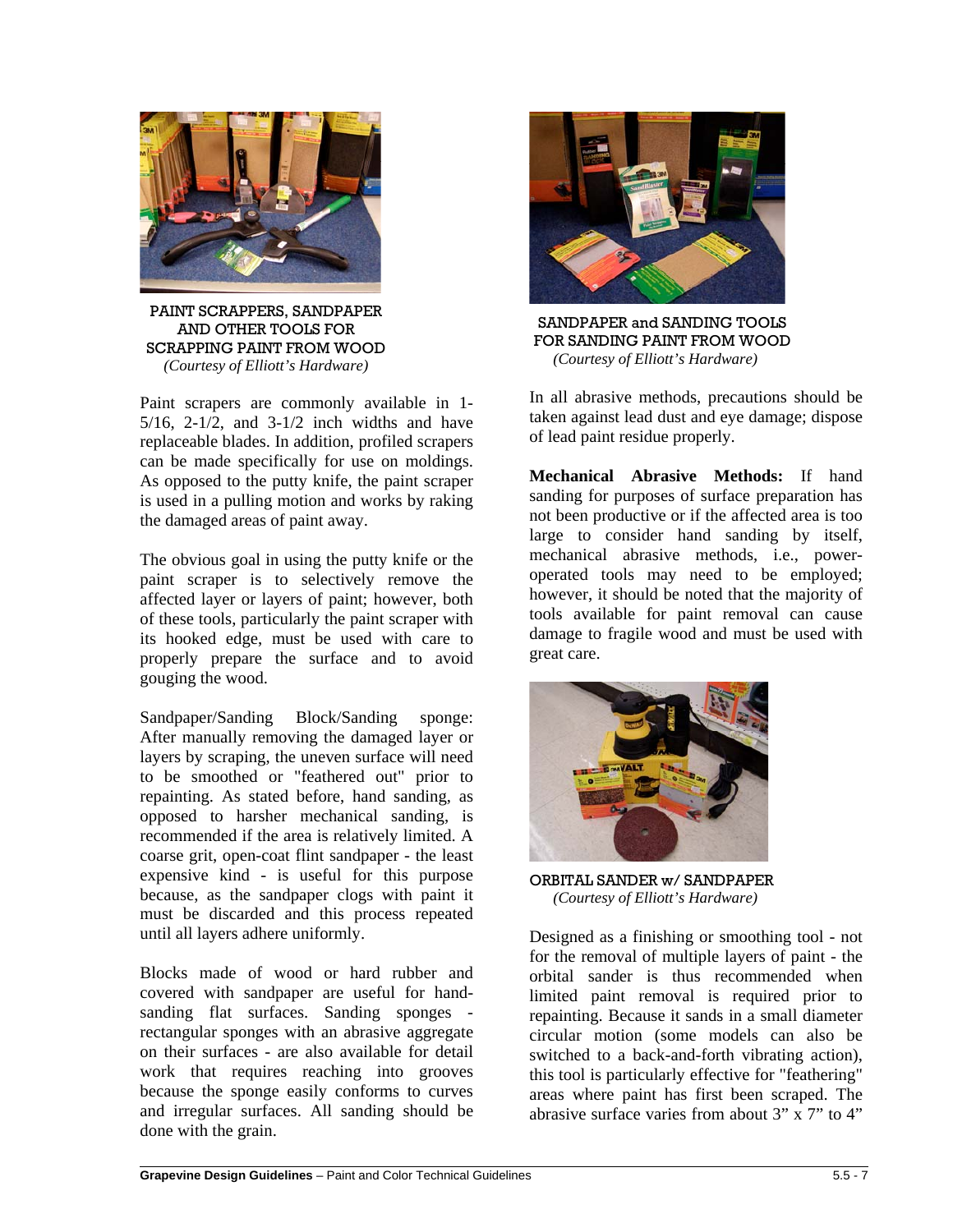x 9" and sandpaper is attached either by clamps or sliding clips. A medium grit, open-coat aluminum oxide sandpaper should be used; fine sandpaper clogs up so quickly that it is ineffective for smoothing paint.

A second type of power tool - the belt sander can also be used for removing limited layers of paint but, in this case, the abrasive surface is a continuous belt of sandpaper that travels at high speeds and consequently offers much less control than the orbital sander. Because of the potential for more damage to the paint or the wood, use of the belt sander (also with a medium grit sandpaper) should be limited to flat surfaces and only skilled operators should be permitted to operate it within a historic preservation project.



BELT SANDER *(Courtesy of Elliott's Hardware)*

There are several mechanical tools that are not recommended for removal of paint due to their propensity to damage the wood: rotary drill attachments, water blasting and sandblasting.

Rotary drill attachments such as the rotary sanding disc can easily leave visible circular depressions in the wood which are difficult to hide, even with repainting. The rotary wire stripper can actually shred a wooden surface and is thus to be used exclusively for removing corrosion and paint from metals.

Waterblasting above 600 p.s.i. to remove paint is not recommended because it can force water into the woodwork rather than cleaning loose paint and grime from the surface; at worst, high pressure waterblasting causes the water to penetrate exterior sheathing and damages interior finishes. A detergent solution, a medium

 $\overline{a}$ 

soft bristle brush, and a garden hose for purposes of rinsing, is the gentlest method involving water and is recommended when cleaning exterior surfaces prior to repainting.



Finally - and undoubtedly most vehemently "not recommended" - sandblasting painted exterior and interior woodwork will indeed remove paint, but at the same time can scar wooden elements beyond recognition. Sandblasting erodes the soft porous fibers faster than the hard, dense fibers, leaving a pitted surface with ridges and valleys. Sandblasting will also erode projecting areas of carvings and moldings before it removes paint from concave areas. Hence, this abrasive method is potentially the most damaging of all possibilities.

## *5.5 7 THERMAL METHODS*

Where exterior surface conditions have been identified that warrant total paint removal such as peeling, cracking, or alligatoring, two thermal devices - the electric heat plate and the electric heat gun - have proven to be quite successful for use on different wooden elements. These tools heat, and soften and raise the paint layers by applying heat followed by scraping and sanding.

The blow torch is not recommended because it can scorch the wood and has been the cause of numerous building fires.

**The electric heat plate** operates between 500 and 800 degrees Fahrenheit (not hot enough to vaporize lead paint), using about 15 amps of power. The plate is held close to the painted exterior surface until the layers of paint begin to soften and blister, then moved to an adjacent location on the wood while the softened paint is scraped off with a putty knife. Since the electric heat plate's coil is "red hot," extreme caution should be taken to avoid igniting clothing or burning the skin. If an extension cord is used, it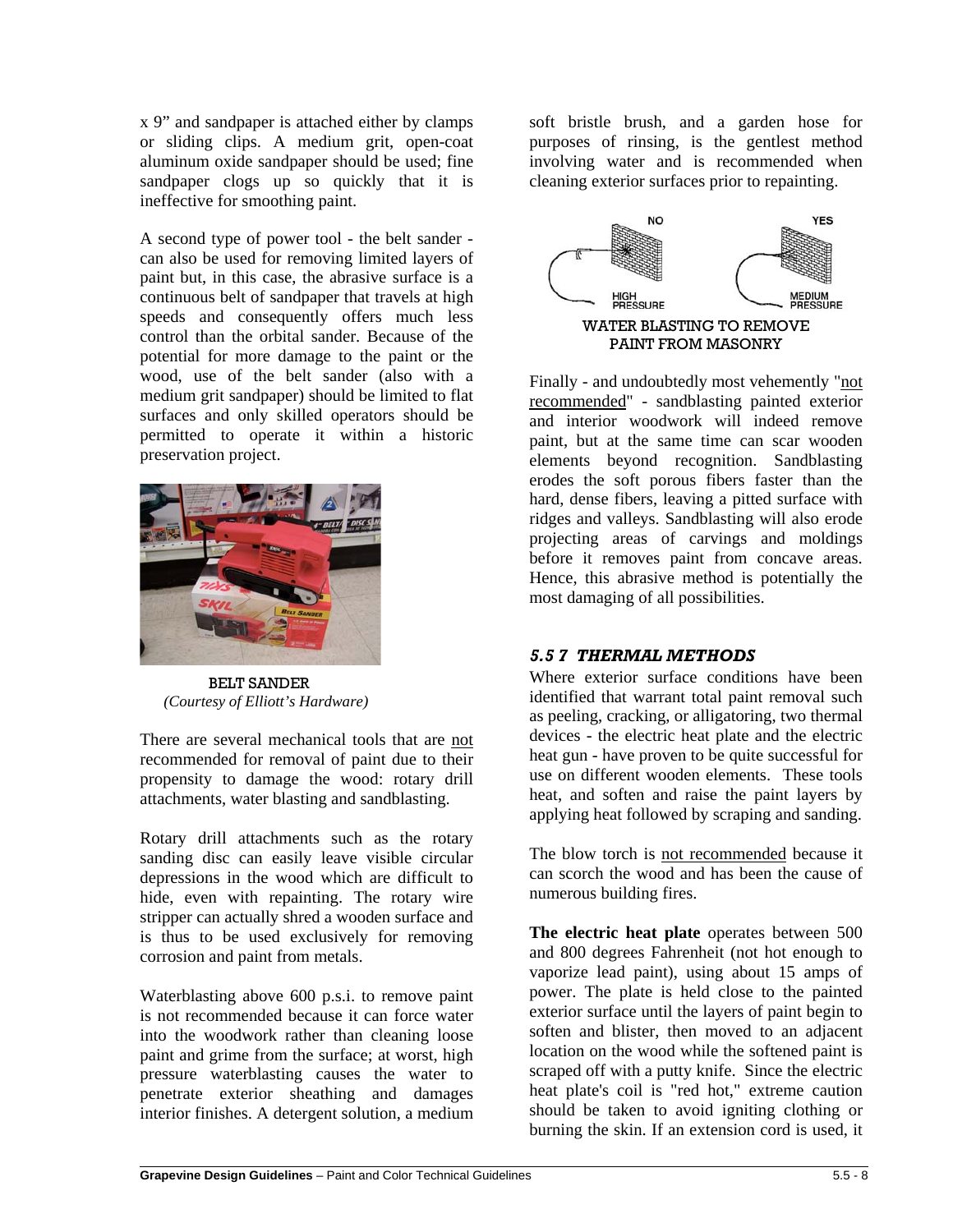should be a heavy-duty cord (with 3-prong grounded plugs). A heat plate can overload a circuit or, even worse, cause an electrical fire; therefore, it is recommended that this implement be used with a single circuit and that a fire extinguisher always be kept close at hand.

**The electric heat gun** (electric hot-air gun) looks like a hand-held hairdryer with a heavyduty metal case. It has an electrical resistance coil that typically heats between 500 and 750 degrees Fahrenheit and, again, uses about 15 amps of power which requires a heavy-duty extension cord. There are some heat guns that operate at higher temperatures but they should not be purchased for removing old paint because of the danger of lead paint vapors.



ELECTRIC HEAT GUN

The temperature is controlled by a vent on the side of the heat gun. When the vent is closed, the heat increases. A fan forces a stream of hot air against the painted woodwork, causing a blister to form. At that point, the softened paint can be peeled back with a putty knife. Like the heat plate, the heat gun works best on a heavy paint buildup.

Although the heat gun is heavier and more tiring to use than the heat plate, it is particularly effective for removing paint from detail work because the nozzle can be directed at curved and intricate surfaces.

**The blow torch**, such as a hand-held propane or butane torches, were widely used in the past for paint removal because other thermal devices were not available. Blow torches operate at temperatures between 3200 and 3800 degrees Fahrenheit, and the open flame is not only capable of burning a careless operator and causing severe damage to eyes or skin, it can easily scorch or ignite the wood. The other fire hazard is more insidious; most frame buildings have an air space between the exterior sheathing and siding and interior lath and plaster. This cavity usually has an accumulation of dust which is also easily ignited by the open flame of a blow torch. Finally, lead base paints will vaporize at high temperatures, releasing toxic fumes that can be unknowingly inhaled. Therefore the blow torch should not be used.

When using any method of removing paint thermally, a fire extinguisher should be provided nearby for easy access in the case of sparks or a fire.

# *5.5.8 CHEMICAL METHODS*

With the availability of effective thermal methods for total paint removal, the need for chemical methods becomes quite limited. Solvent-base or caustic strippers may, however, play a supplemental role in a number of situations, including:

- Removing paint residue from intricate decorative features, or in cracks or hard to reach areas if a heat gun has not been completely effective
- Removing paint on window muntins because heat devices can easily break the glass
- Removing varnish on exterior doors after all layers of paint have been removed by a heat plate/heat gun if the original varnish finish is being restored
- Removing paint from detachable wooden elements such as exterior shutters, balusters, columns, and doors by dip stripping when other methods are too laborious.

Because all chemical paint removers can involve potential health and safety hazards, no wholehearted recommendations can be made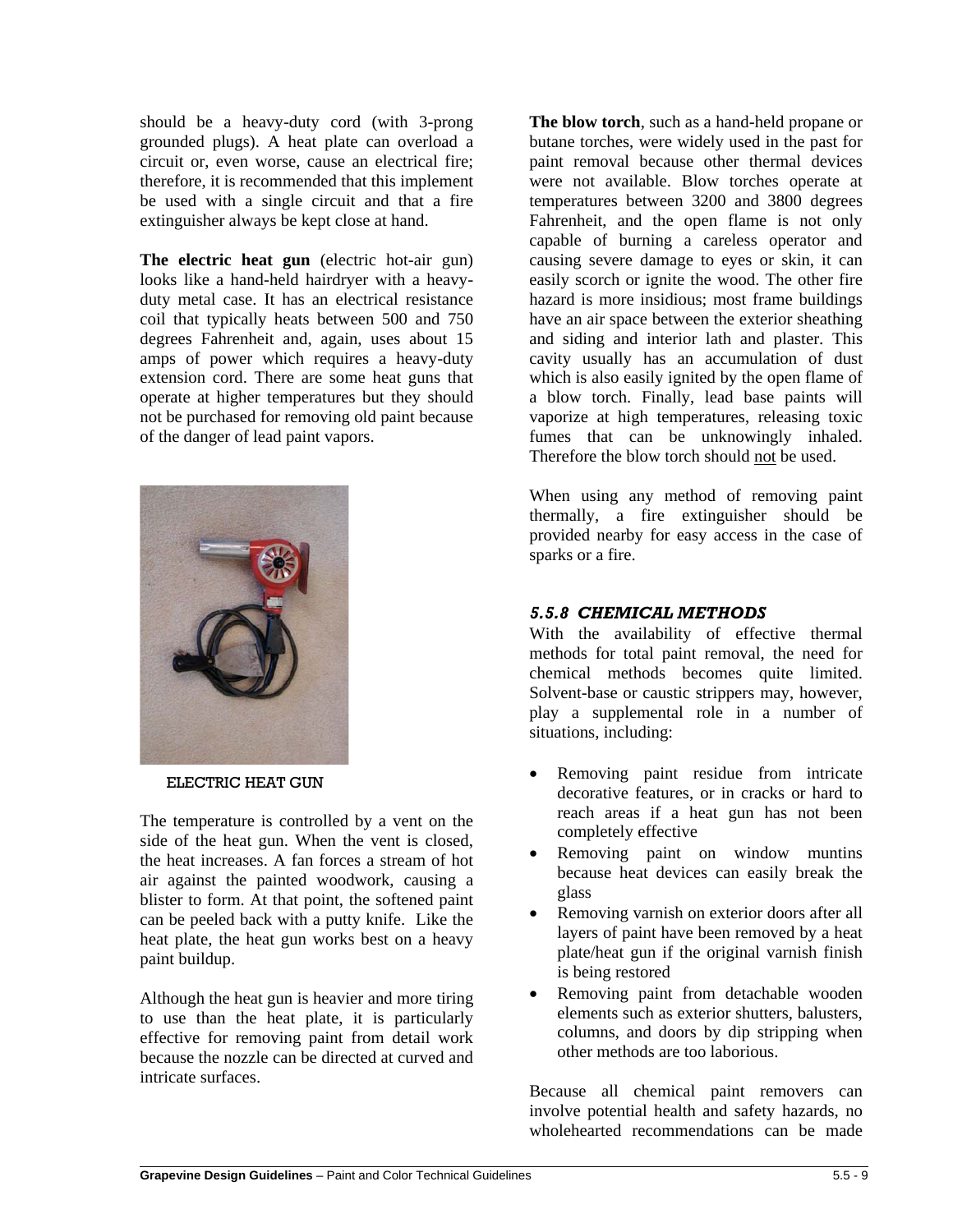from that standpoint. Commonly known as "paint removers" or "strippers," both solventbase or caustic products are commercially available that, when poured, brushed, or sprayed on painted exterior woodwork are capable of softening several layers of paint at a time so that the resulting "sludge" can be removed with a putty knife. Detachable wood elements such as exterior shutters and doors can also be "dipstripped."

There are two important points to stress when using any solvent-base stripper: first, the vapors from the organic chemicals can be highly toxic if inhaled; skin contact is equally dangerous because the solvents can be absorbed; second, many solvent-base strippers are flammable. Even though application out-of-doors may somewhat mitigate health and safety hazards, a respirator with special filters for organic solvents is recommended and, of course, solvent-base strippers should never be used around open flames, lighted cigarettes, or with steel wool around electrical outlets.

Removal of sludge during the paint removal process should be considered, especially when lead paint is being removed. Rinsable strippers are rinsed off with water, and this must be collected for proper disposable if lead paint is removed. The regular strippers (used with hand scrappers) are perhaps better from the standpoint of proper sludge disposal because they must be hand 'scraped and the sludge can easily be collected in a container, and disposed of according to local health regulations.

Until the advent of solvent-base strippers, caustic strippers were used exclusively when a chemical method was deemed appropriate for total paint removal prior to repainting or refinishing. Now, it is more difficult to find commercially prepared caustic solutions in hardware and paint stores for homeowner use with the exception of lye (caustic soda) because solvent-base strippers packaged in small quantities tend to dominate the market.

Most commercial dip stripping companies, however, continue to use variations of the caustic bath process because it is still the cheapest method available for removing paint.

Generally, dip stripping should be left to professional companies because caustic solutions can dissolve skin and permanently damage eyes as well as present serious disposal problems in large quantities.

## *5.5 9 FINAL PREPARATION FOR NEW PAINT*

Practically speaking as well, paint can adhere just as effectively to existing paint as to bare wood, providing the previous coats of paint are also adhering uniformly and tightly to the wood and the surface is properly prepared for repainting - cleaned of dirt and chalk and dulled by sanding. But, if painted exterior wood surfaces display continuous patterns of deep cracks or if they are extensively blistering and peeling so that bare wood is visible, then the old paint should be completely removed before repainting. The only other justification for removing all previous layers of paint is if doors, shutters, or windows have literally been "painted shut," or if new wood is being piecedin adjacent to old painted wood and a smooth transition is desired.

Finally, if the exterior woodwork has been stripped to bare wood, priming should take place within 48 hours (unless the wood is wet, in which case it should be permitted to dry before painting). Application of a high quality oil type exterior primer will provide a surface over which either an oil or latex top coat can be successfully used.

# *5.5.10 TYPE OF PAINT (WATER VS. OIL BASED)*

Based on the assumption that the exterior wood has been painted with oil paint many times in the past, and the existing topcoat is therefore an oil paint, it is recommended that a topcoat of high quality oil paint be applied when repairing. The reason for recommending oil rather than latex (water based) paints are that a coat of latex applied directly over old oil paint is more apt to fail. The considerations are twofold – first, because oil paints continue to harden with age, the old surface is sensitive to the added stress of shrinkage which occurs as a new coat of paint dries. Oil paints shrink less upon drying than